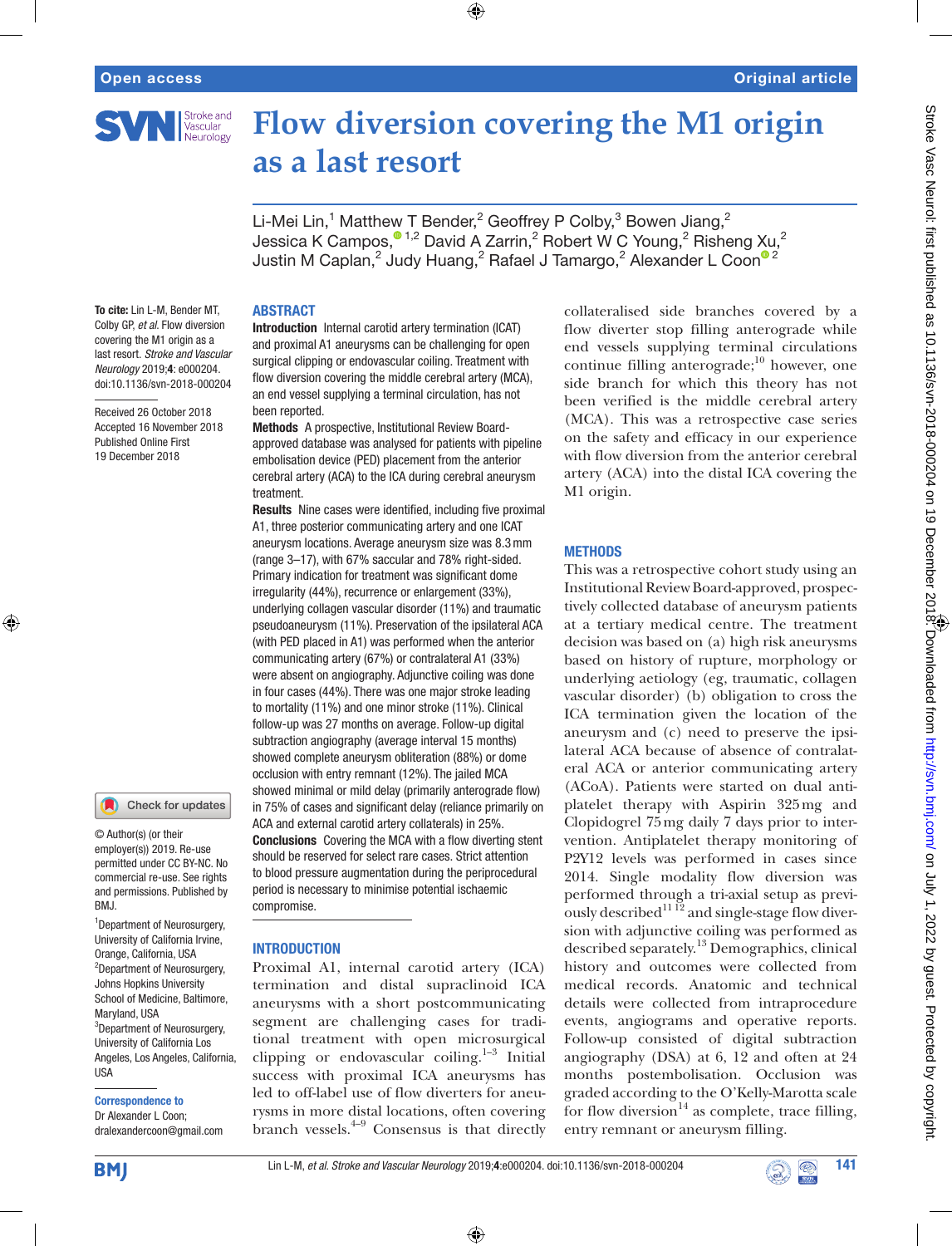#### **RESULTS**

In the institutional database of over 700 flow diversion cases, nine were identified where traditional treatment options with open microsurgical clipping or endovascular coiling were limited and necessitated placement of a flow diverter from the ACA into the distal ICA covering the M1 origin. These cases included five proximal A1, two ICA posterior communicating artery (PCoA) and one internal carotid artery termination (ICAT) aneurysms. One additional patient had two aneurysms with a recurrent, previously coiled ICAT and adjacent newly formed PCoA aneurysm. Average aneurysm size was 8.3mm (±4.2, range 3–17). Morphology was 56% saccular, 33% fusiform and 11% dissecting. Most patients were female (7/9, 78%) and most aneurysms were right-sided (78%).

The primary indication for treatment was significant dome irregularity (44%), recurrence or enlargement (33%), underlying collagen vascular disorder (11%) and traumatic pseudoaneurysm (11%). Absence of the ACoA (67%) or contralateral A1 (33%) necessitated preservation of the ipsilateral A1.

The average fluoroscopy time was 62min and radiation exposure was 3066 mGy. A single pipeline embolisation device (PED) device was used in all cases and adjunctive coiling was performed in four cases (44%). Intra-arterial verapamil was administered for spasmolysis in one case (11%), balloon angioplasty was not performed (0%) and platelet aggregation along the stent was observed in three cases (33%). Two of these were observed intraprocedurally and resolved with Abciximab administration. One patient (*case 5*) awoke with aphasia and hemiparesis; immediate DSA demonstrated platelet plugging at the orifice of the covered M1 which resolved with intra-arterial Abciximab and complete resolution of clinical deficits.

Two patients (22%) experienced complications resulting in permanent neurological deficit, including one major stroke that led to mortality (11%) and one minor stroke  $(11\%)$  (table 1).

*Case 3* was a septuagenarian with 8mm proximal left A1 aneurysm treated with PED and coiling. Post-treatment angiography showed slight left MCA delay which resolved with blood pressure augmentation; however, hypotension during management of a retroperitoneal hematoma requiring surgical repair led to left MCA stroke ultimately resulting in death. *Case* 6 was a cinquagenarian smoker with 3mm proximal right A1 aneurysm treated with PED after unsuccessful attempted stent-coiling. The patient received intra-arterial Abciximab at procedure end for delayed filling of the covered right MCA. The patient had some left upper extremity weakness on awakening, which resolved with blood pressure augmentation. On postoperative day one in the intensive care unit, the patient developed left upper extremity weakness after an episode of vasovagal hypotension that occurred during removal of the femoral sheath. MRI showed scattered MCA territory ischaemia and the patient was mRS 2 at last follow-up.

Patients were followed clinically for an average of 27 months. Follow-up DSA showed complete aneurysm occlusion in 7/8 cases (88%) at an average interval of 21 months. Follow-up DSA was performed in all living patients at 6 months, 88% at 12 months and 50% at 24 months. The covered MCA showed no delay or minimal delay (arterial phase filling) in 50% of cases (figure 1, *case 4*), moderate delay with primarily anterograde flow in 25% of cases (figure 2, *case 5*) and significant delay (reliance primarily on ACA and external carotid artery (ECA) collaterals) in 25% (figure 3, *case 1*).

#### **DISCUSSION**

Treatment with the flow diverting stent that covered the M1 origin was used as a last resort option with only nine cases identified in an institutional database of over 700 flow diversion cases. These nine cases were for high-risk, challenging aneurysms located near the ICA termination where traditional treatment approaches with open microsurgical clipping and endovascular coiling were limited. Morbidity was significant, with ischaemic stroke in  $2/9$  patients (22%) resulting in one mortality (11%). Both these cases highlight the need for improved perioperative blood pressure management to minimise the ischaemic complications of this approach. Efficacy was good, with complete aneurysm occlusion in 88% of aneurysms. No complications were observed beyond the initial 48hours following embolisation over 27 months of clinical follow-up, even with diminution of the MCA and reliance on collateral supply from the ACA or ECA in half of cases.

Patients in this series underwent flow diversion only after extensive consideration was given to the need to treat. Proximal ACA aneurysms have a notable tendency to rupture at small sizes, $2$  while ICAT aneurysms commonly present with rupture in young patients,<sup>1</sup> both factors arguing for prophylactic treatment of unruptured aneurysms. In each case, the decision to treat was also based on patient-specific factors that increased the risk of rupture, including: recalcitrant smoking, aetiological factors including trauma or connective tissue disorder, morphological factors including dome irregularity and high aspect ratio or a history of SAH from this now-recurrent aneurysm or another aneurysm.

The decision to proceed with flow diversion treatment for the patient in this series was also made after extensive discussion on the limitations of traditional open surgical or endovascular coiling options. Many have argued that open surgery is the standard of care for aneurysms in the ICA termination region. However, the intraoperative challenges of protecting the medial lenticulostriates and other perforating arteries can result in significant ischaemic complications. ICA termination and proximal ACA aneurysms are also notably thin-walled and, when projecting posteriorly or superiorly, can be embedded in parenchyma, which heightens the risk of intraoperative rupture during a surgical approach.1 2 Patient-specific factors increased the risk associated with open surgical treatment in some cases in this series, including a history

⊕

 $\bigoplus$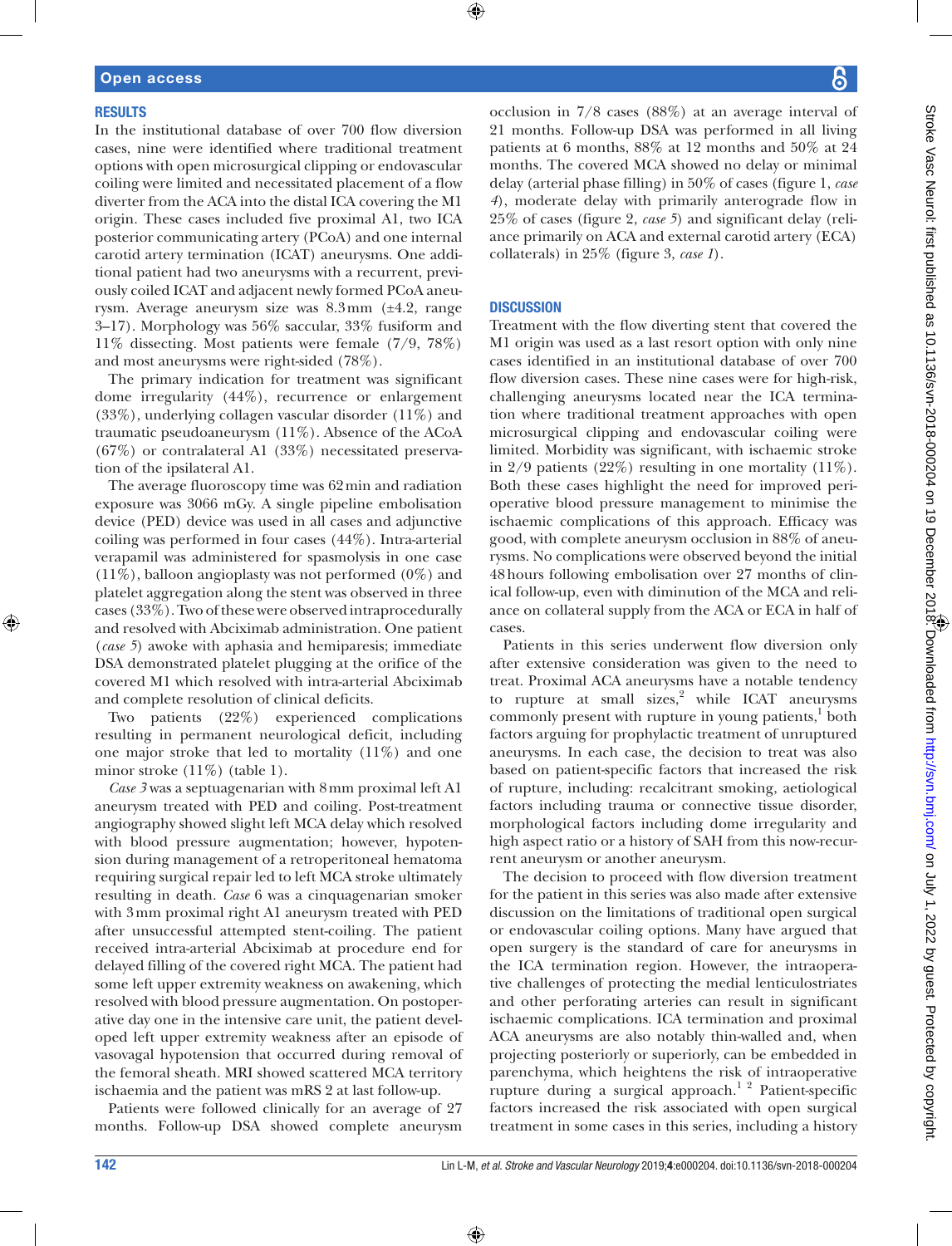$\overline{6}$ 

 $\bigoplus$ 

|                | <b>Table 1: Case details</b> |           |                |                         |                                            |                      |                                                                                                                                                                                        |                                  |                  |
|----------------|------------------------------|-----------|----------------|-------------------------|--------------------------------------------|----------------------|----------------------------------------------------------------------------------------------------------------------------------------------------------------------------------------|----------------------------------|------------------|
| Case no.       | Size (mm)                    | Side      | Morphology     | Location                | Clinical history                           | Treatment            | Complications                                                                                                                                                                          | Aneurysm<br>occlusion            | <b>MCA delay</b> |
|                | Ξ                            | $\alpha$  | Fusiform       | ⋖                       | h/o craniopharyngioma<br>rsxn, proton beam | PED <sub>+coil</sub> | $\overline{1}$                                                                                                                                                                         | Complete                         | Significant      |
| 2              | ဖ                            | $\approx$ | Fusiform       | PCoA, ICAT              | h/o SAH, prev coil/recur<br>ICAT, new PCoA | <b>DED</b>           | I                                                                                                                                                                                      | Complete                         | Minimal          |
| က              | တ                            | ⊐         | Saccular       | $\overline{A}$          | Incidental                                 | PED <sub>+coil</sub> | Retroperitoneal haematoma, L<br>MCA stroke, mortality                                                                                                                                  | $\overline{1}$                   | i                |
| 4              | $\overline{ }$               | Œ         | Saccular       | $\overline{z}$          | Incidental                                 | PED                  | I                                                                                                                                                                                      | Complete                         | Minimal          |
| 5              | $\overline{17}$              |           | Fusiform       | PCoA                    | h/o SAH from ruptured<br><b>ACoA</b>       | PED                  | M1 platelet plug; resolved with<br>R paresis on emergence; DSA<br>Reopro                                                                                                               | Dome occlusion/<br>neck residual | Moderate         |
| ဖ              | ო                            | $\alpha$  | Saccular       | $\overline{\mathbf{z}}$ | Incidental                                 | <b>DED</b>           | MCA ischaemia, residual LUE<br>Post-embo hypotensions,<br>weakness (mRS=2)                                                                                                             | Complete                         | Significant      |
| $\overline{ }$ | 4                            | $\approx$ | Saccular       | $\overline{A}$          | Incidental                                 | PED                  | $\overline{1}$                                                                                                                                                                         | Complete                         | Moderate         |
| $\infty$       | $\infty$                     | $\approx$ | Saccular       | ICAT                    | recanalisation<br>h/o coiling,             | PED                  | ı                                                                                                                                                                                      | Complete                         | Minimal          |
| တ              | $\frac{1}{2}$                | $\approx$ | Pseudoaneurysm | PCoA                    | Traumatic ICA injury                       | PED                  | aggregation, resolved with<br>Intraprocedural platelet<br>Reopro                                                                                                                       | Complete                         | Minimal          |
|                |                              |           |                |                         |                                            |                      | DSA, digital subtraction angiography; ICAT, internal carotid artery termination; MCA, middle cerebral artery; PCoA, posterior communicating artery; PED, pipeline embolisation device. |                                  |                  |

 $\bigoplus$ 

Open access

Lin L-M, *et al*. *Stroke and Vascular Neurology* 2019; 4:e000204. doi:10.1136/svn-2018-000204 143

 $\bigoplus$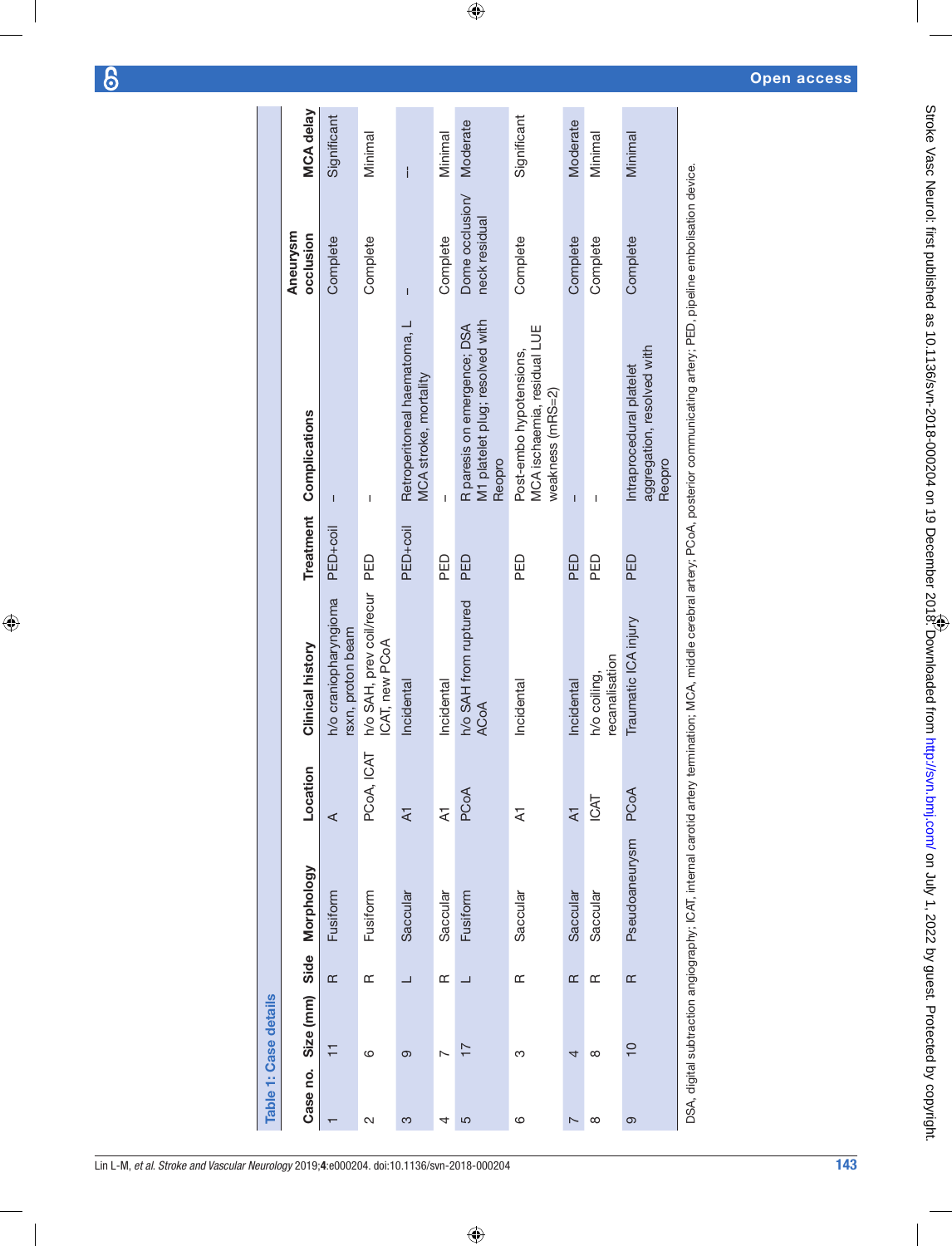#### Open access



Figure 1 *Case 8*: Cinquagenarian with (A,B) R ICA DSA showing growing residual of a previously coiled 8mm right A1 aneurysm and (C) L CCA DSA showing absent ACoA. (D) Unsubtracted DSA during PED placement from R ACA into R ICA across M1 origin, which continued to fill anterograde, without delay, in parallel with the ACA at both (E) 6 months and (F) 12 months follow-up R ICA DSA. ACA, anterior cerebral artery; ACoA, anterior communicating artery; CCA, common carotid artery; DSA, digital subtraction angiography; ICA, internal carotid artery; PED, pipeline embolisation device.

of radiation to the region (*Case 1)*, uncontrolled bleeding during prior surgeries (*Case 7*) and a traumatic pseudoaneurysm too friable to clip (*Case 9*).

Endovascular coiling of ICA termination and proximal ACA aneurysms can be challenging because regional tortuosity and the direction at which the aneurysm dome projects often prevents stable access to the aneurysm dome, risking intraprocedural rupture. Aneurysms in this region tend to be discovered and to rupture at small sizes, which increases the risk of rupture during coiling.<sup>3</sup> Several aneurysms in this series were fusiform or wide-necked and for that reason not amenable to



Figure 2 *Case 5*: Sexagenarian with (A) R CCA DSA showing absent ACoA and (B) L CCA DSA showing fusiform PCoA aneurysm with (C) dome irregularity and short postcommunicating landing zone in the ICA. (D) Treatment with single-stage pipeline with adjunctive coiling from the ACA into the ICA. (E) Immediate postprocedural DSA showing platelet aggregation at the M1 origin and delayed MCA filling when the patient awoke with right upper extremity (RUE) weakness (F) resolved clinically and improved angiographically after intra-arterial Abciximab administration. Follow-up DSA at (G) 2 months, (H) 6 months, (I) 12 months, after which Prasugrel was weaned and (J) 24 months showing progressive recruitment of pial collaterals from the ACA and ECA to supply the MCA territory and moderately delayed filling of the covered MCA in the parenchymal phase. ACA, anterior cerebral artery; ACoA, anterior communicating artery; CCA, common carotid artery; DSA, digital subtraction angiography; ECA, external carotid artery; ICA, internal carotid artery; MCA, middle cerebral artery; PCoA, posterior communicating artery.



⊕

Figure 3 *Case 1*: Teenage patient with history of bicoronal craniotomy for craniopharyngioma resection followed by proton beam therapy who presented with (A) R ICA DSA showing 11mm A1 aneurysm and (B) L CCA DSA showing hypoplastic left ACA. (C) 3-D rotational angiography shows fusiform and highly irregular morphology. (D) Unsubtracted DSA from treatment with single-stage pipeline with adjunctive coiling from R ACA into R ICA. Follow-up R CCA DSA at (E) 2 months shows dome occlusion of the aneurysm with residual neck filling and anterograde arterial phase filling of the jailed R MCA. (F) 6 months shows some ghosting across the M1, (G,H) increased ghosting at 12 months follow-up DSA after stopping Plavix with significant recruitment of pial collaterals from the ACA in the late arterial and parenchymal phase. (I) 24-month DSA arterial phase shows limited anterograde filling of the jailed MCA and (J) robust pial collaterals from ACA and ECA apparent on parenchymal phase runs. ACA, anterior cerebral artery; CCA, common carotid artery; DSA, digital subtraction angiography; ECA, external carotid artery; ICA, internal carotid artery; MCA, middle cerebral artery.

the traditional endovascular options of coiling, ballooncoiling or a dual-microcatheter coiling technique. There is a limited literature on stent-assisted coiling for aneurysms specifically in this location; $15$  however, stent placement followed by coiling increases the challenge of dome access. One aneurysm in this series (*Case 6*) was treated with a flow diverter only after the aneurysm dome could not be stably catheterised for attempted stent-coiling with a jailed coiling catheter.

Consideration was given to treatment with alternative flow diverter configurations. In patients with a patent ACoA, placement of a flow diverter from the MCA into the distal ICA can be used to reconstruct the ICA termination, causing gradual involution of the ipsilateral A1 and associated aneurysms.<sup>8 16</sup> Horizontal placement of a PED at the ICA termination from the MCA into the ACA has been reported.17 Patients in this series, however, lacked a patent ACoA, preventing horizontal PED placement; several lacked a contralateral A1, heightening the necessity of preserving the ipsilateral A1.

While the PED was originally approved for proximal carotid aneurysms, the fate of covered branch vessels became a controversial subject as use expanded to off-label locations in more distal locations. Side-branches were initially grouped together and occlusion rates reported in aggregate.<sup>9</sup> Saleme *et al* introduced a more sophisticated framework, distinguishing between collateralised branch vessels (eg, ACA with a patent ACoA) and those without direct collaterals (eg, anterior choroidal) in a series of 37 bifurcation aneurysms. Directly collateralised side branches showed a lack of anterograde filling on follow-up DSA in 71% of cases, always asymptomatic; side branches supplying terminal circulations continued

⊕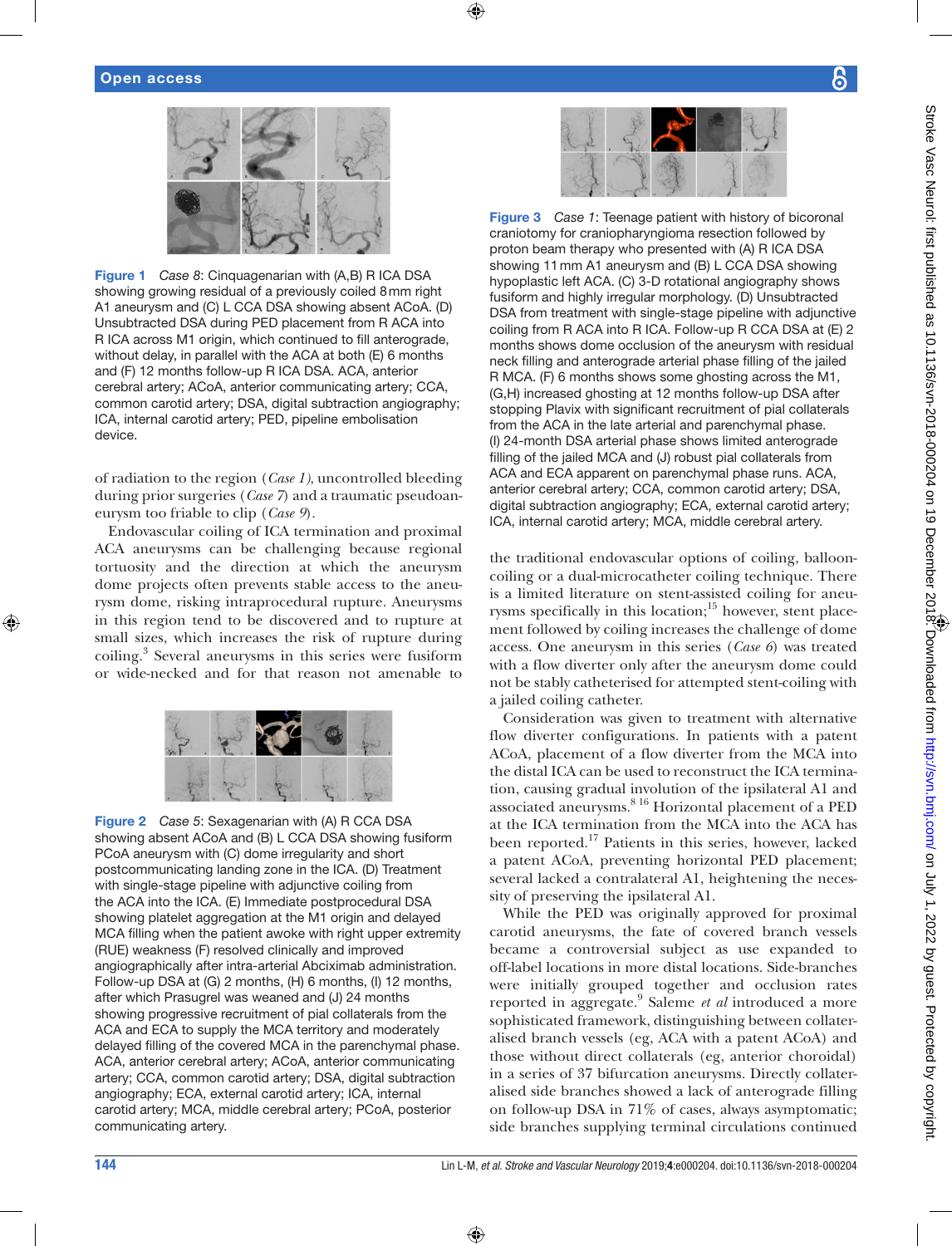to fill in 91% of cases and 22% of patients experienced symptoms attributed to the covered territory.<sup>10</sup>

Corroborative studies have since emerged for many of the major branch vessels that could conceivably be covered with a flow diverting stent. Fetal-type PCA always filled, while adult PCoA showed diminished or absent anterograde flow in up to  $45\%$  of cases.<sup>8 18 19</sup> In the rare reported instances of A1 coverage, always in the presence of a patent ACoA, the A1 commonly stopped filling anterograde<sup>8 16</sup> By contrast, two series reported 0% of covered anterior choroidal arteries stopped filling<sup>818</sup> and two reported just one such instance.<sup>2021</sup> Mazur *et al* reported 11V4 or PICA aneurysms treated with PED covering PICA, eight of which had DSA follow-up, none showing compromised flow. $22$  The ophthalmic artery is a unique case of a terminal vessel that showed higher rates of anterograde flow cessation of  $4\%-21\%^{8}$  <sup>18 23</sup> because of frequent well-developed collaterals from the ECA. The controversy regarding covered side branches has thus achieved some consensus that 'end vessels' supplying 'terminal circulations' will continue to fill while those supplying collateralised territories will often, without clinical symptoms, stop filling anterograde.

Because of the eloquent and end vessel nature of the MCA, one scenario in which this consensus has not been verified is placement of a flow diverting stent from the ACA into the ICA across the M1 origin. Our literature review identified no reports of flow diverter deployment in this configuration. Flow diversion of MCA bifurcation aneurysms, on the other hand, is increasingly common, with flow modification of covered M2 branches reported at rates higher than observed for other end vessels. In a meta-analysis of 244 MCA aneurysms, 10% of covered side branches stopped filling anterograde and 26% showed slow flow on follow-up DSA, with associated symptoms in  $5\%$  of patients.<sup>24</sup> This may be due to diminished arterial pressures across the stent braid in more distal locations. A reluctance to cover M1 is revealed by the images showing the off-centre deployment of flow diverters to treat proximal ACA aneurysms.25 26 Van Rooij reported an A1 aneurysm treated with a flow diverter, the proximal end of which protruded into the ICA termination, after which the patient experienced a perforator infarction.<sup>26</sup> In our experience with flow diversion of proximal A1 aneurysms, we deployed the stent entirely within the ACA whenever possible; however, in cases with insufficient landing zone, we preferred to bring the stent into the ICA rather than to end within the termination or to insufficiently cover the neck and risk stent prolapse into the aneurysm.

Our experience with flow diversion across the M1 origin leads us to a more nuanced perspective on covered side branch patency: Long-term patency depends on the extent of pial collateralisation. Some patients develop robust pial collaterals, in these cases from the ACA and the ECA and can come to rely on these primarily, leading to reduced anterograde filling of the M1 across the flow diverter and allowing endothelialisation across the M1 origin (figure 3, *case*  *1*). In these patients, 'ghosting' across the M1 origin may be apparent on 6-month follow-up DSA; extensive pial collaterals are then visualised at 12 months after stopping Plavix and near-complete occlusion of the M1 origin is apparent on 24 month DSA. Limited follow-up of 12 months or less is a problem shared by much of the literature on side branch occlusion after flow diversion.<sup>8 9 20</sup> Rare instances of asymptomatic cessation of anterograde flow in side branches on long-term DSA may provoke alarm when the reality is this is a common silent occurrence beyond the window of routine imaging. We have observed this phenomenon previously other locations, such as a patient with ACoA aneurysm treated with a PED from the ipsilateral A1 to the contralateral A2, jailing the ipsilateral A2. Twelve-month follow-up DSA in that case showed no anterograde filling of the ipsilateral A2, with territorial supply by pial collaterals from the MCA and splenial collaterals from the PCA. $5$  Patients that are unable to recruit collaterals will continue to experience demand across the flow diverting stent at the M1 origin, limiting the degree of endothelialisation that can occur. The MCA continues to fill in anterograde fashion, with either symmetric arterial-phase filling of the ACA and the jailed MCA (figure 1, *case 8*) or slight delay into the parenchymal phase (figure 2, *case 5*).

The unpredictability in the fate of the covered MCA vascular tree after flow diversion across the M1 origin renders this approach a committed step potentially associated with higher complication rates compared with traditional flow diversion cases. In the two major complications in this series, delayed filling of the covered MCA territory was noted at end-embolisation angiography; both initially corrected with blood pressure augmentation (*Case 3*) or Abciximab administration (*Case 6*). However, both patients subsequently experienced symptomatic strokes after hypotensive episodes in the postprocedure intensive care observation; one patient experienced a haemodynamically significant groin haematoma and the other had hypotension with vasovagal episodes. These symptomatic complications were potentially avoidable with more strict blood pressure augmentation throughout the postprocedure period. Other reports of end vessel side branches covered by flow diverters have shown a clustering of complications due to acute stent thrombosis within the first 48 hours postembolisation.<sup>22 27 28</sup> In this series, one patient awoke with right-sided hemiparesis and immediate DSA demonstrated platelet aggregation at the M1 origin (figure 2, *case 5*). This was treated with intra-arterial Abciximab, after which the patient recovered completely.

We continue to reserve flow diverter placement across the M1 origin as a last resort approach for highly selected complex aneurysms in the ICA termination region where traditional microsurgical or endovascular coiling options may be limited. Limitations of this treatment strategy include the committed nature in covering the M1 origin with the

⊕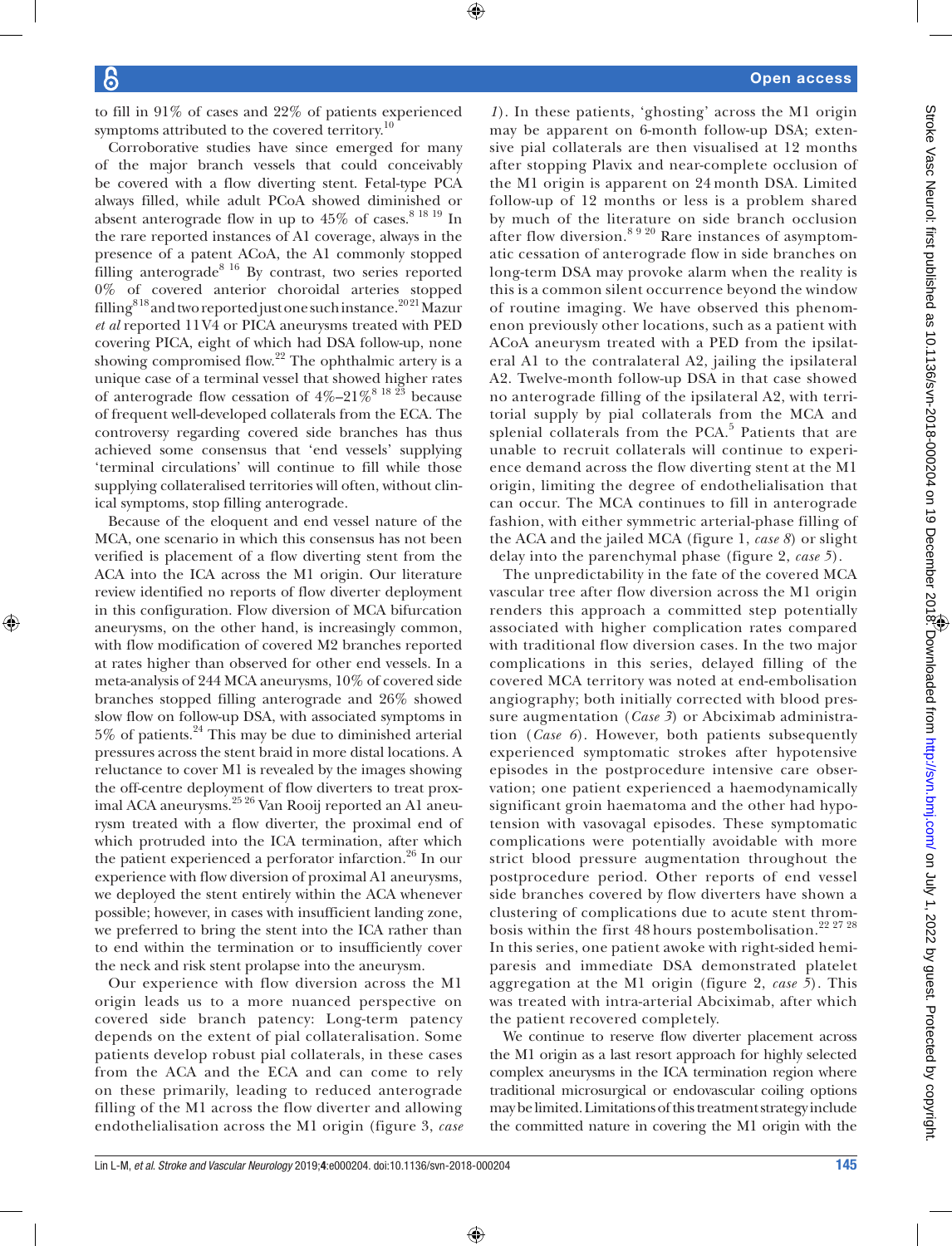### Open access

inability to predetermine patient-specific pial collateralisation and the inability to perform M1 thrombectomy in the event of future large vessel occlusion in an atherogenic substrate. Our protocol for managing potential future cases now includes control angiography at a full 30min interval following device deployment and any postprocessing. We recommend prophylactic maintenance of systolic blood pressures at least 160 during the initial 24hours postembolisation and then gradually relaxing these parameters over several days of observation in the intensive care unit. We have an abiding mistrust of P2Y12 values<sup>29</sup> but have tested these patients since 2014. We do not necessarily switch patients with hyporesponsive P2Y12 levels to an alternative agent and none of the complications in this series were seen in such patients. However, patients in whom platelet aggregation is observed intraprocedurally along the stent should be switched to alternative antiplatelet agents such as Prasugrel or Ticagrelor. Given the absence of delayed complications after hospital discharge, we would still taper antiplatelet therapy in a standard fashion for most patients without hyper-endothelialisation on follow-up DSA.

#### **CONCLUSION**

⊕

This small series represents the first report of flow diverter deployment across the M1 origin. Flow diversion in this configuration can be an effective but last resort option for treating high-risk distal ICA, ICAT and proximal A1 aneurysms. Vigilance for stent thrombosis and strict blood pressure augmentation are essential for complication avoidance.

Contributors All authors contributed significantly to conception, data acquisition and analysis; all drafted and revised manuscript contents and approved the final version of the manuscript.

Funding The authors have not declared a specific grant for this research from any funding agency in the public, commercial or not-for-profit sectors.

Disclaimer No author received financial support in conjunction with the generation of this submission.

Competing interests ALC is a consultant for InNeuroCo, a consultant and proctor for Medtronic Neurovascular, MicroVention-Terumo and Stryker Neurovascular. L-ML is a proctor for Medtronic Neurovascular, consultant for Stryker Neurovascular and Cerenovus. GPC is a consultant for Stryker Neurovascular. The other authors have no conflict of interest.

Patient consent for publication Not required.

Ethics approval Johns Hopkins Institutional Review Board.

Provenance and peer review Not commissioned; externally peer reviewed. Data sharing statement There are no additional unpublished data from this study. The relevant anonymised patient level data are available on reasonable request from the authors.

Open access This is an open access article distributed in accordance with the Creative Commons Attribution Non Commercial (CC BY-NC 4.0) license, which permits others to distribute, remix, adapt, build upon this work non-commercially, and license their derivative works on different terms, provided the original work is properly cited, appropriate credit is given, any changes made indicated, and the use is non-commercial. See: http://creativecommons.org/licenses/by-nc/4.0/.

#### **References**

- 1. Lehecka M, Dashti R, Romani R, *et al*. Microneurosurgical management of internal carotid artery bifurcation aneurysms. *Surg Neurol* 2009;71:649–67.
- 2. Dashti R, Hernesniemi J, Lehto H, *et al*. Microneurosurgical management of proximal anterior cerebral artery aneurysms. *Surg Neurol* 2007;68:366–77.
- 3. Cho YD, Ahn JH, Jung SC, *et al*. Coil embolization in precommunicating (A1) segment aneurysms of anterior cerebral artery. *Neuroradiology* 2014;56:219–25.
- 4. Colby GP, Bender MT, Lin LM, *et al*. Declining complication rates with flow diversion of anterior circulation aneurysms after introduction of the Pipeline Flex: analysis of a single-institution series of 568 cases. *J Neurosurg* 2018:1–7.
- 5. Colby GP, Bender MT, Lin LM, *et al*. Endovascular flow diversion for treatment of anterior communicating artery region cerebral aneurysms: a single-center cohort of 50 cases. *J Neurointerv Surg* 2017;9:679–85.
- 6. Bender MT, Colby GP, Jiang B, *et al*. Flow diversion of posterior circulation cerebral aneurysms: a single-institution series of 59 cases. *Neurosurgery* 2018.
- 7. Becske T, Kallmes DF, Saatci I, *et al*. Pipeline for uncoilable or failed aneurysms: results from a multicenter clinical trial. *Radiology* 2013;267:858–68.
- 8. Rangel-Castilla L, Munich SA, Jaleel N, *et al*. Patency of anterior circulation branch vessels after Pipeline embolization: longer-term results from 82 aneurysm cases. *J Neurosurg* 2017;126:1–6.
- 9. Gascou G, Lobotesis K, Brunel H, *et al*. Extra-aneurysmal flow modification following pipeline embolization device implantation: focus on regional branches, perforators, and the parent vessel. *AJNR Am J Neuroradiol* 2015;36:725–31.
- 10. Saleme S, Iosif C, Ponomarjova S, *et al*. Flow-diverting stents for intracranial bifurcation aneurysm treatment. *Neurosurgery* 2014;75:623–31.
- 11. Colby GP, Lin LM, Gomez JF, *et al*. Immediate procedural outcomes in 35 consecutive pipeline embolization cases: a single-center, single-user experience. *J Neurointerv Surg* 2013;5:237–46.
- 12. Colby GP, Lin LM, Caplan JM, *et al*. Immediate procedural outcomes in 44 consecutive pipeline flex cases: the first north american singlecenter series. *J Neurointerv Surg* 2016;8:702–9.
- 13. Bender MT, Jiang B, Campos JK, *et al*. Single-stage flow diversion with adjunctive coiling for cerebral aneurysm: outcomes and technical considerations in 72 cases. *J Neurointerv Surg* 2018;10:neurintsurg-2017-013739–50.
- 14. O'kelly CJ, Krings T, Fiorella D, *et al*. A novel grading scale for the angiographic assessment of intracranial aneurysms treated using flow diverting stents. *Interv Neuroradiol* 2010;16:133–7.
- 15. Zhang YY, Fang YB, Wu YN, *et al*. Angiographic characteristics and endovascular treatment of anterior cerebral artery a1 segment aneurysms. *World Neurosurg* 2017;97:551–6.
- 16. Nossek E, Chalif DJ, Levine M, *et al*. Modifying flow in the ACA-ACoA complex: endovascular treatment option for wide-neck internal carotid artery bifurcation aneurysms. *J Neurointerv Surg* 2015;7:351–6.
- 17. Trivelato FP, Araújo JF, Salles Rezende MT, *et al*. A novel configuration of pipeline embolization device for internal carotid bifurcation region aneurysms: horizontal deployment. *Clin Neuroradiol* 2017;27:57–60.
- 18. Vedantam A, Rao VY, Shaltoni HM, *et al*. Incidence and clinical implications of carotid branch occlusion following treatment of internal carotid artery aneurysms with the pipeline embolization device. *Neurosurgery* 2015;76:173–8.
- 19. Brinjikji W, Lanzino G, Cloft HJ, *et al*. Patency of the posterior communicating artery after flow diversion treatment of internal carotid artery aneurysms. *Clin Neurol Neurosurg* 2014;120:84–8.
- 20. Brinjikji W, Kallmes DF, Cloft HJ, *et al*. Patency of the anterior choroidal artery after flow-diversion treatment of internal carotid artery aneurysms. *AJNR Am J Neuroradiol* 2015;36:537–41.
- 21. Raz E, Shapiro M, Becske T, *et al*. Anterior choroidal artery patency and clinical follow-up after coverage with the pipeline embolization device. *AJNR Am J Neuroradiol* 2015;36:937–42.
- 22. Mazur MD, Kilburg C, Wang V, *et al*. Pipeline embolization device for the treatment of vertebral artery aneurysms: the fate of covered branch vessels. *J Neurointerv Surg* 2016;8:1041–7.
- 23. Puffer RC, Kallmes DF, Cloft HJ, *et al*. Patency of the ophthalmic artery after flow diversion treatment of paraclinoid aneurysms. *J Neurosurg* 2012;116:892–6.
- 24. Cagnazzo F, Mantilla D, Lefevre PH, *et al*. Treatment of middle cerebral artery aneurysms with flow-diverter stents: a systematic review and meta-analysis. *AJNR Am J Neuroradiol* 2017;38:2289–94.
- 25. Bhogal P, Martinez Moreno R, Ganslandt O, *et al*. Use of flow diverters in the treatment of unruptured saccular aneurysms of the anterior cerebral artery. *J Neurointerv Surg* 2017;9:283–9.
- 26. van Rooij WJ, Sluzewski M. Perforator infarction after placement of a pipeline flow-diverting stent for an unruptured A1 aneurysm. *AJNR Am J Neuroradiol* 2010;31:E43–E44.

⊕